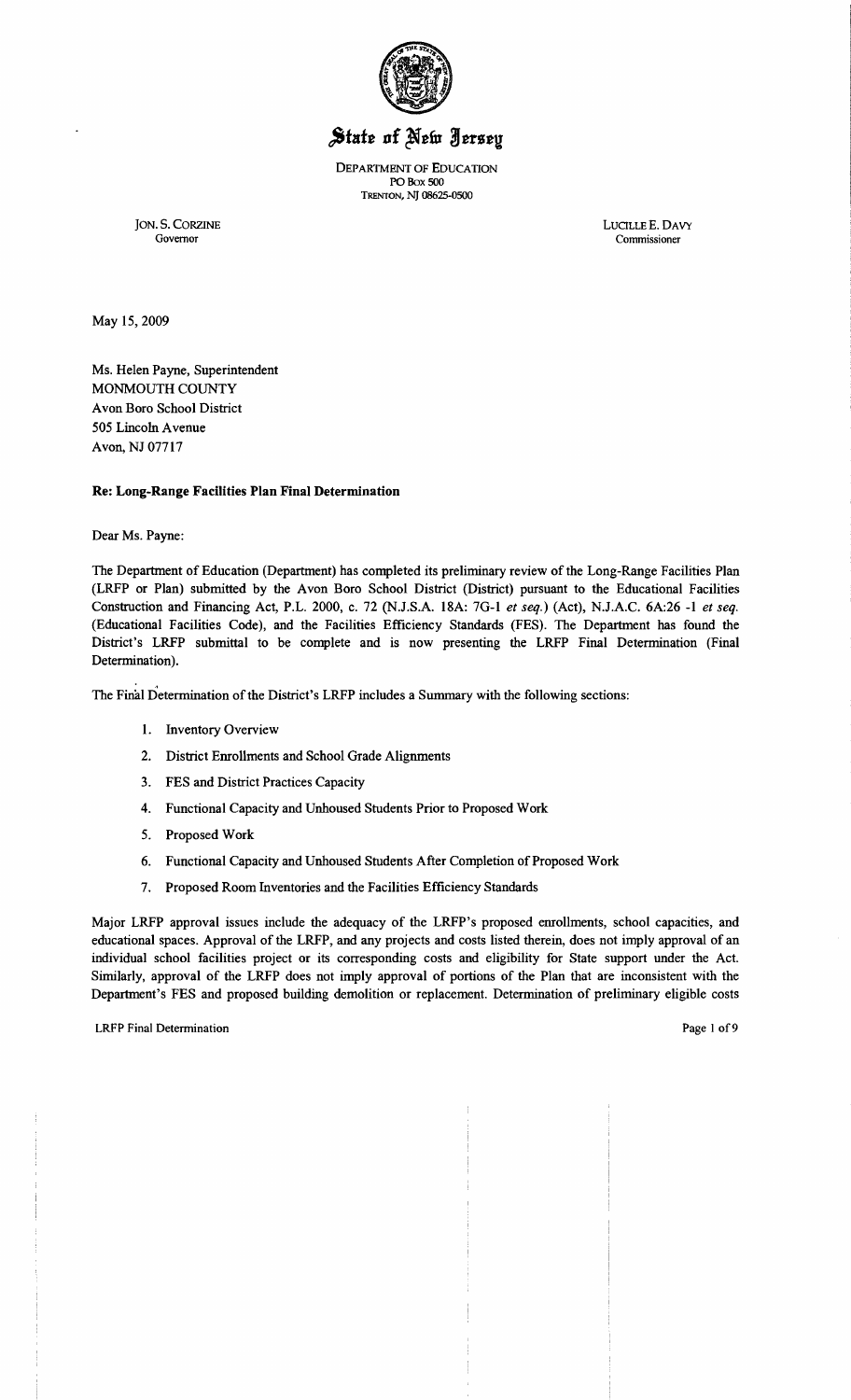and final eligible costs will be made at the time of the approval of a particular school facilities project pursuant to NJ.S.A. 18A:7G-5. The District must submit a feasibility study as part of the school facilities project approval process, pursuant to N.J.S.A. 18A:7G-7b, to support proposed building demolition or replacement. The feasibility study should demonstrate that a building might pose a risk to the safety of the occupants after rehabilitation or that rehabilitation is not cost-effective.

Following the approval of the LRFP, the District may submit an amendment to the approved LRFP for Department review. Unless and until an amendment to the LRFP is submitted to and approved by the Commissioner of the Department pursuant to NJ.S.A. 18A:7G-4(c), the approved LRFP shall remain in effect. The District may proceed with the implementation of school facilities projects that are consistent with the approved LRFP whether or not the school facilities project contains square footage that may be ineligible for State support.

We trust that this document will adequately explain the Final Determination and allow the District to move forward with the initiation of projects within its LRFP. Please contact Richard Altringer at the Office of School Facilities at (609) 943-5678 with any questions or concerns that you may have.

Sincerely,

Liculéasay

Lucille E. Davy Commissioner

Enclosure

c: John Hart, Chief of Staff Carole Morris, Monmouth County, Executive County Superintendent Bernard E. Piaia, Director, School Facilities, Office of the Chief of Staff Susan Kutner, Director, Policy and Planning, School Facilities, Office of the Chief of Staff Richard Altringer, County Manager, School Facilities, Office of the Chief of Staff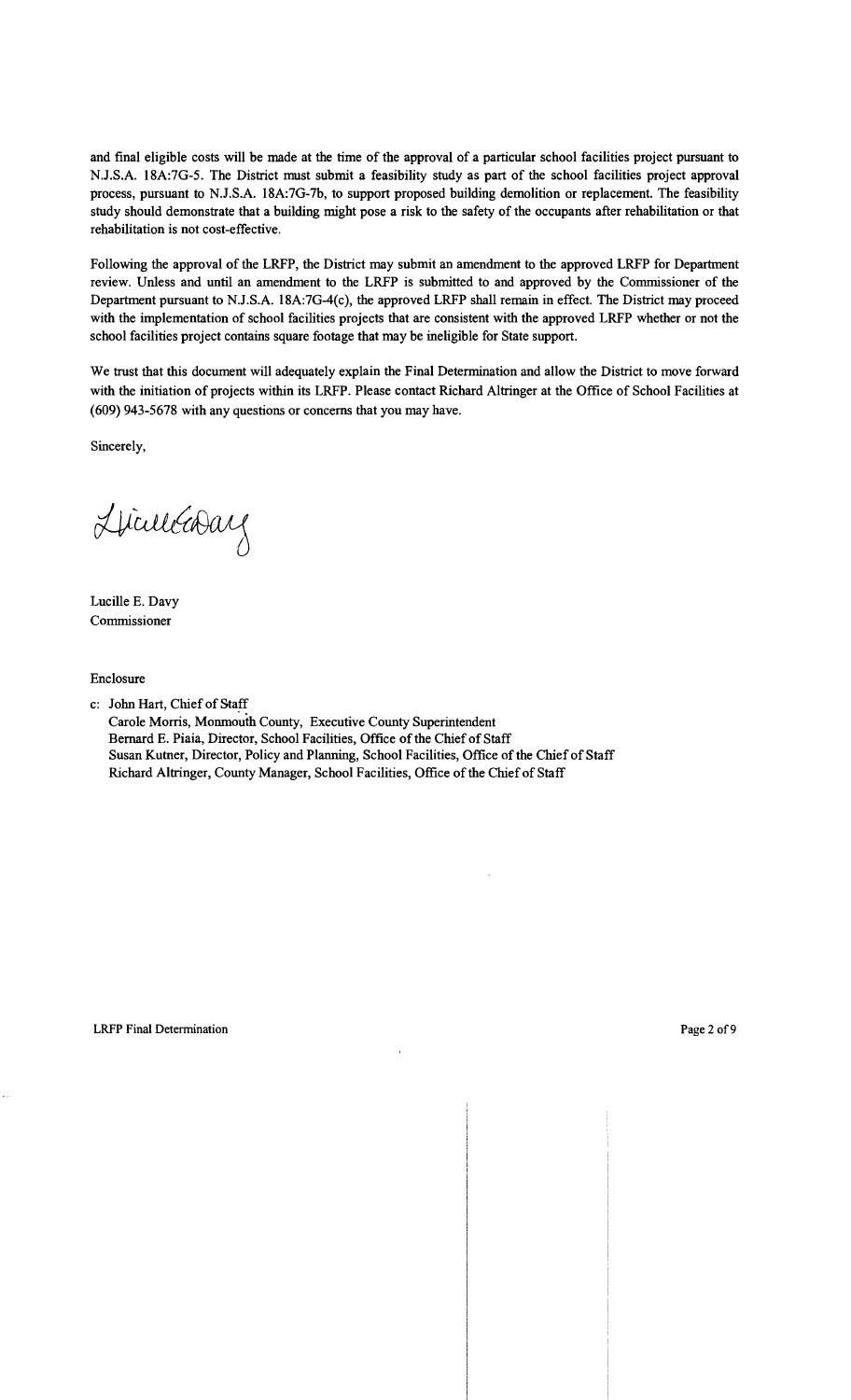# LONG-RANGE FACILITIES PLAN

# **Final Determination Summary**

Avon Boro School District

The Department of Education (Department) has completed its review of the Long-Range Facilities Plan (LRFP or Plan) submitted by the Avon Boro School District (District) pursuant to the Educational Facilities Construction and Financing Act, P.L. 2000, c.72 (N.J.S.A. 18A:7G-l *et seq.)* (Act), N.lA.C. 6A:26-1 et seq. (Educational Facilities Code), and the Facilities Efficiency Standards (FES).

This is the Department's Final Determination Summary (Summary) of the LRFP. The Summary is based on the standards set forth in the Act, the Educational Facilities Code, the FES, District entered data in the LRFP and Project Application and Tracking System (LRFP website), and District supplied supporting documentation. The Summary consists of seven sections. The referenced reports in *italic* text are standard LRFP reports available on the Department's LRFP website.

### 1. Inventory Overview

The District provides services for students in grades K-8. The predominant existing school grade configuration is K-8. The predominant proposed school grade configuration is K-8. The District is classified as an "Under 55" district for funding purposes.

The District identified existing and proposed schools, sites, buildings, playgrounds, playfields, and parking lots in its LRFP. The total number of existing and proposed district-owned or leased schools, sites, and buildings are listed in Table 1. A detailed description of each asset can be found in the LRFP website report titled *"Site Asset Inventory Report. "* 

|                                                      | <b>Existing</b> | <b>Proposed</b> |
|------------------------------------------------------|-----------------|-----------------|
| Sites:                                               |                 |                 |
| <b>Total Number of Sites</b>                         |                 |                 |
| Number of Sites with no Buildings                    |                 |                 |
| Number of Sites with no Instructional Buildings      |                 |                 |
| <b>Schools and Buildings:</b>                        |                 |                 |
| <b>Total Number of Schools</b>                       |                 |                 |
| <b>Total Number of Instructional Buildings</b>       |                 |                 |
| Total Number of Administrative and Utility Buildings |                 |                 |
| <b>Total Number of Athletic Facilities</b>           |                 |                 |
| <b>Total Number of Parking Facilities</b>            |                 |                 |
| <b>Total Number of Temporary Facilities</b>          |                 |                 |

#### Table 1: Inventory Summary

As directed by the Department, incomplete school facilities projects that have project approval from the Department are represented as "existing" in the Plan. District schools with incomplete approved projects that include new construction or the reconfiguration of existing program space are as follows: n/a.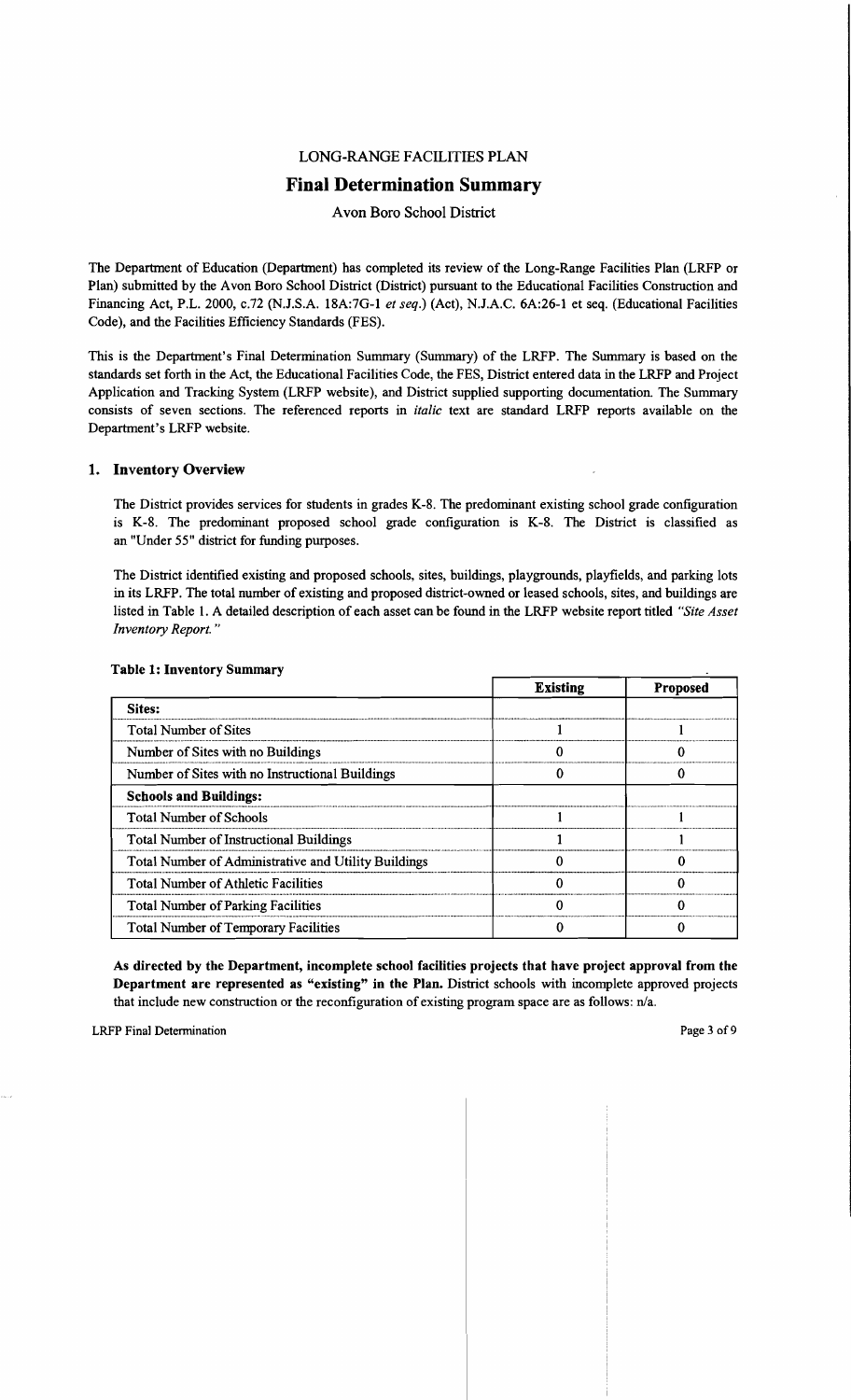Major conclusions are as follows:

- The District is proposing to maintain the existing number of District-owned or leased sites.
- The District is proposing to maintain the existing number of District-owned or operated schools.
- The District is proposing to maintain the existing number of District-owned or leased instructional buildings. The District is proposing to maintain the existing number of District-owned or leased noninstructional buildings.

FINDINGS The Department has determined that the proposed inventory is adequate for review of the District's LRFP. However, the LRFP determination does not imply approval of an individual school facilities project listed within the LRFP. The District must submit individual project applications for project approval. If building demolition or replacement is proposed, the District must submit a feasibility study, pursuant to N.J.S.A. 18A:7G-7b, as part of the application for the specific school facilities project.

#### 2. District Enrollments and School Grade Alignments

The District determined the number of students, or ''proposed enrollments," to be accommodated in the LRFP on a district-wide basis and in each school. The District's existing and proposed enrollments and the cohortsurvival projection provided by the Department on the LRFP website are listed in Table 2. Detailed information can be found in the LRFP website report titled *"Enrollment Projection Detail.* " Existing and proposed school enrollments and grade alignments can be found in the report titled *"Enrollment and School Grade Alignment. "* 

|                             | <b>Actual Enrollments</b><br>school year | <b>District Proposed</b><br><b>Enrollments</b> | <b>Department's LRFP</b><br><b>Website Projection</b> |
|-----------------------------|------------------------------------------|------------------------------------------------|-------------------------------------------------------|
| Grades K-12:                |                                          |                                                |                                                       |
| Grades K-5, including SCSE  | 92                                       | 96                                             | 96                                                    |
| Grades 6-8, including SCSE  | 52                                       | 54                                             | 54                                                    |
| Grades 9-12, including SCSE |                                          |                                                |                                                       |
| <b>Totals K-12</b>          | 144                                      | 150                                            | 150                                                   |
| Pre-Kindergarten:           |                                          |                                                |                                                       |
| Pre-Kindergarten, Age 3     |                                          |                                                |                                                       |
| Pre-Kindergarten, Age 4     |                                          |                                                |                                                       |
| Pre-Kindergarten, SCSE      |                                          |                                                |                                                       |

#### Table 2: Enrollment Comparison

*"SCSE"* = *Self-Contained Special Education* 

Major conclusions are as follows:

- The District elected to use the Department's LRFP website projection. Supporting documentation was submitted to the Department as required to justify the proposed enrollments.
- The District is planning for increasing enrollments.
- **•** The District is not an ECPA (Early Childhood Program Aid) District.

 $\cdot$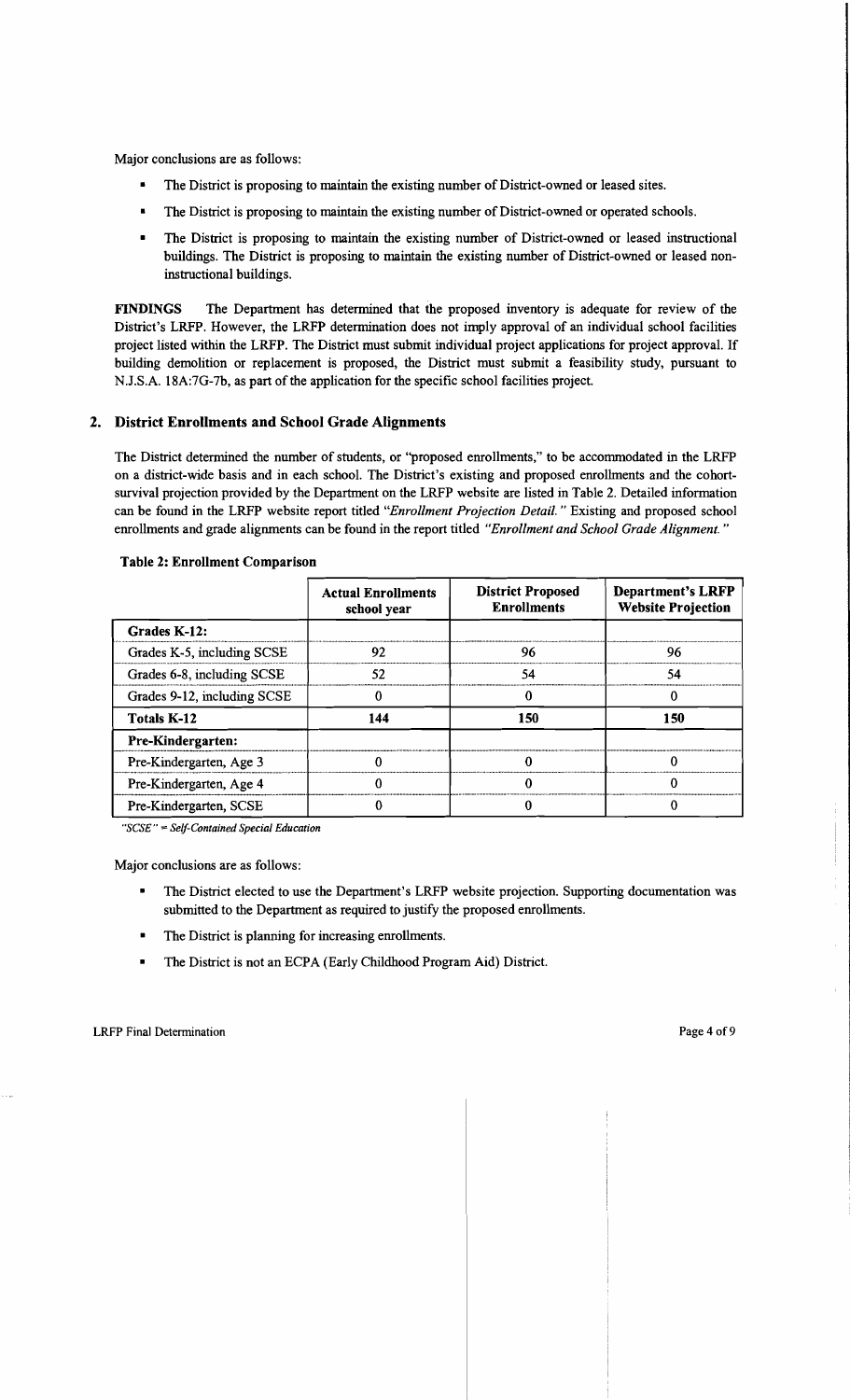FINDINGS The Department has determined that the District's proposed emollments are supportable for review of the District's LRFP. The Department will require a current emollment projection at the time an application for a school facilities project is submitted incorporating the District's most recent Fall Emollment Report in order to verify that the LRFP's planned capacity is appropriate for the updated enrollments.

# 3. FES and District Practices Capacity

The proposed room inventories for each school were analyzed to determine whether the LRFP provides adequate capacity for the proposed emollments. Two capacity calculation methods, called *"FES Capacity"* and *"District Practices Capacity,* " were used to assess existing and proposed school capacity in accordance with the FES and District program delivery practices. A third capacity calculation, called *"Functional Capacity, "*  determines Unhoused Students and potential State support for school facilities projects. Functional Capacity is analyzed in Section 5 of this Summary.

- *FES Capacity* only assigns capacity to pre-kindergarten *(if district-owned or operated)*, kindergarten, general, and self-contained special education classrooms. No other room types are considered to be capacity-generating. Class size is based on the FES and is prorated for classrooms that are sized smaller than FES classrooms. FES Capacity is most accurate for elementary schools, or schools with non-departmentalized programs, in which instruction is "homeroom" based. This capacity calculation may also be accurate for middle schools depending upon the program structure. However, this method usually significantly understates available high school capacity since specialized spaces that are typically provided in lieu of general classrooms are not included in the capacity calculations.
- *District Practices Capacity allows the District to include specialized room types in the capacity* calculations and adjust class size to reflect actual practices. This calculation is used to review capacity and emollment coordination in middle and high schools.

A capacity utilization factor in accordance with the FES is included in both capacity calculations. A 90% capacity utilization rate is applied to classrooms serving grades K-8. An 85% capacity utilization rate is applied to classrooms serving grades 9-12. No capacity utilization factor is applied to preschool classrooms.

Table 3 provides a summary of existing and proposed district-wide capacities. Detailed information can be found in the LRFP website report titled *"FES and District Practices Capacity. "* 

| Table 3: FES and District Practices Capacity Summary |                           |                                          |  |  |
|------------------------------------------------------|---------------------------|------------------------------------------|--|--|
|                                                      | <b>Total FES Capacity</b> | <b>Total District Practices Capacity</b> |  |  |
| (A) Proposed Enrollments                             | 150                       | 150                                      |  |  |
| (B) Existing Capacity                                | 130.30                    | 153.90                                   |  |  |
| *Existing Capacity Status $(B)$ - $(A)$              | $-19.70$                  | 3.90                                     |  |  |
| (C) Proposed Capacity                                | 135.77                    | 154.80                                   |  |  |
| <i><b>*Proposed Capacity Status (C)-(A)</b></i>      | $-14.23$                  | 4.80                                     |  |  |

#### Table 3: FES and District Practices Capacity Summary

\* *Positive numbers signify surplus capacity; negative numbers signify inadequate capacity. Negative values for District Practices capacity are acceptable* if*proposed enrollments do not exceed 100% capacity utilization.* 

Major conclusions are as follows:

• The District has appropriately coordinated proposed school capacities and emollments in the LRFP.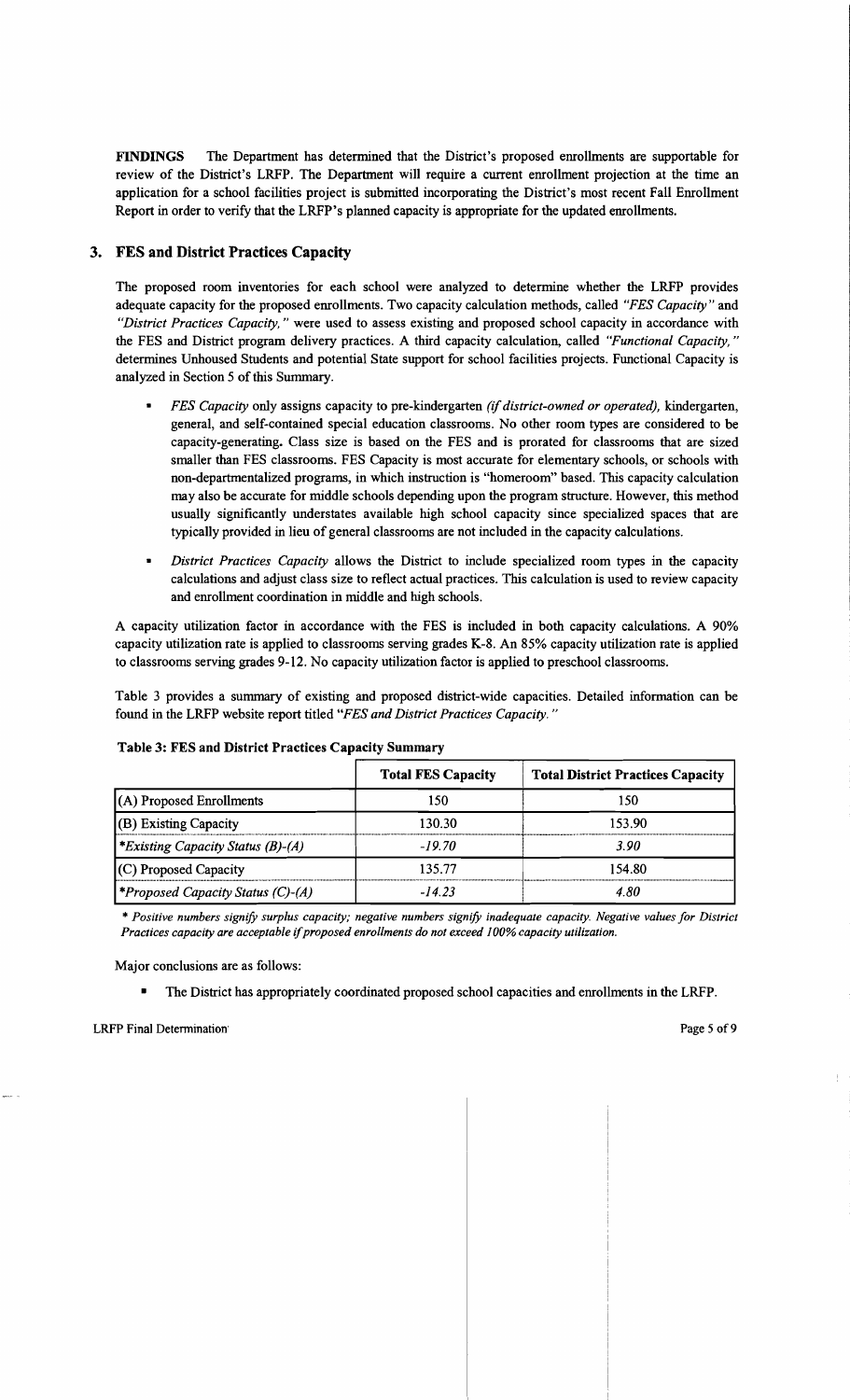• Adequate justification has been provided by the District if capacity for a school deviates from the proposed emollments by more than 5%.

**FINDINGS** The Department has determined that the proposed District capacity, in accordance with the proposed emollments, is adequate for review of the District's LRFP. The Department will require a current emollment projection at the time an application for a school facilities project is submitted, incorporating the District's most recent Fall Emollment Report, in order to verify that the LRFP's planned capacity meets the District's updated emollments.

### **4. Functional Capacity and Unhoused Students Prior to Proposed Work**

*Functional Capacity* was calculated and compared to the proposed emollments to provide a preliminary estimate of Unhoused Students and new construction funding eligibility. Functional Capacity is the adjusted gross square footage of a school building *(total gross square feet minus excluded space)* divided by the minimum area allowance per Full-time Equivalent student for the grade level contained therein. Unhoused Students is the number of students projected to be emolled in the District that exceeds the Functional Capacity of the District's schools pursuant to NJ.A.C. 6A:26-2.2(c).

*"Excluded Square Feet"* in the LRFP Functional Capacity calculation includes (1) square footage exceeding the FES for any pre-kindergarten, kindergarten, general education, or self-contained special education classroom; (2) grossing factor square footage *(corridors, stairs, mechanical rooms, etc.)* that exceeds the FES allowance, and (3) square feet proposed to be demolished or discontinued from use. Excluded square feet may be revised during the review process for individual school facilities projects.

Table 4 provides a preliminary assessment of Functional Capacity, Unhoused Students, and Estimated Maximum Approved Area for the various grade groups in accordance with the FES. Detailed information concerning the calculation and preliminary excluded square feet can be found in the LRFP website reports titled *"Functional Capacity and Unhoused Students"* and *"Functional Capacity Excluded Square Feet. "* 

|                      |            | в          |                 |                |                          |
|----------------------|------------|------------|-----------------|----------------|--------------------------|
|                      |            | Estimated  |                 | D              | $E = C x D$              |
|                      | А          | Existing   | $C = A-B$       | Area           | <b>Estimated Maximum</b> |
|                      | Proposed   | Functional | Unhoused        | Allowance      | Approved Area for        |
|                      | Enrollment | Capacity   | <b>Students</b> | (gsf/students) | <b>Unhoused Students</b> |
| Elementary $(K-5)^*$ | 96         | 70.12      | 25.88           | 125.00         | 3,234.69                 |
| Middle $(6-8)$       | 54         | 39.44      | 14.56           | 134.00         | 1,950.51                 |
| $High(9-12)$         | 0          | 0.00       | 0.00            | 151.00         | 0.00                     |
| <b>Totals K-12</b>   | 150        | 109.57     |                 |                |                          |

#### **Table 4: Functional Capacity and Unhoused Students Prior to Proposed Work**

*\*Pre-kindergarten students are not included in the calculations.* 

Major conclusions are as follows:

• The calculations for "Estimated Existing Functional Capacity" do not include school facilities projects that have been approved by the Department but were not under construction or complete at the time of Plan submission.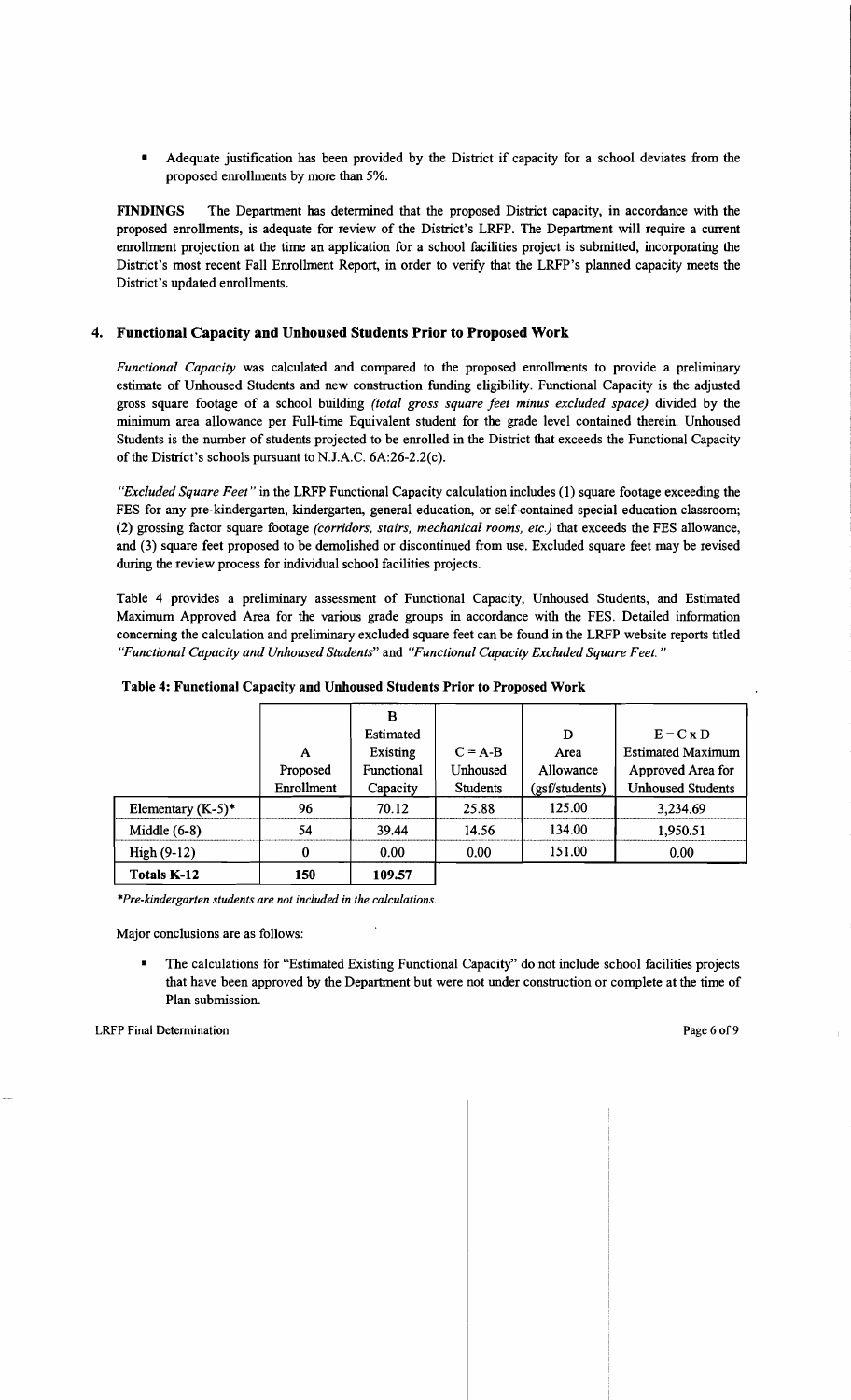- The District, based on the preliminary LRFP assessment, does not have Unhoused Students for the following FES grade groups: n/a.
- The District, based on the preliminary LRFP assessment, has Unhoused Students for the following FES grade groups: Grades K-5, 6-8.
- The District is not an ECPA district. Therefore, pre-kindergarten students are not included in the calculations. Unhoused pre-kindergarten self-contained special education students are eligible for State support. A determination of square footage eligible for State support will be made at the time an application for a specific school facilities project is submitted to the Department for review and approval.
- The District is not proposing to demolish or discontinue the use of existing District-owned instructional space. The Functional Capacity calculation excludes square feet proposed to be demolished or discontinued for the following FES grade groups: n/a.

**FINDINGS** Functional Capacity and Unhoused Students calculated in the LRFP are preliminary estimates. Justification for square footage in excess of the FES and the determination of additional excluded square feet, Preliminary Eligible Costs (PEC), and Final Eligible Costs (FEC) will be included in the review process for specific school facilities projects. A feasibility study undertaken by the District is required if building demolition or replacement is proposed per N.J.A.C. 6A:26-2.3(b)(10).

### **5. Proposed Work**

The District was instructed to review the condition of its facilities and sites and to propose corrective *"system"*  and *"inventory"* actions in its LRFP. *"System"* actions upgrade existing conditions without changing spatial configuration or size. Examples of system actions include new windows, finishes, and mechanical systems. *"Inventory"* actions address space problems by removing, adding, or altering sites, schools, buildings and rooms. Examples of inventory actions include building additions, the reconfiguration of existing walls, or changing room use.

Table 5 summarizes the type of work proposed in the District's LRFP for instructional buildings. Detailed information can be found in the LRFP website reports titled *"Site Asset Inventory," "LRFP Systems Actions Summary,* " *and "LRFP Inventory Actions Summary. "* 

#### **Table 5: Proposed Work for Instructional Buildings**

| <b>Type of Work</b>                                            | <b>Work Included in LRFP</b> |  |  |
|----------------------------------------------------------------|------------------------------|--|--|
| <b>System Upgrades</b>                                         | Yes                          |  |  |
| <b>Inventory Changes</b>                                       |                              |  |  |
| Room Reassignment or Reconfiguration                           | N٥                           |  |  |
| <b>Building Addition</b>                                       | Yes                          |  |  |
| New Building                                                   |                              |  |  |
| Partial or Whole Building Demolition or Discontinuation of Use | N٥                           |  |  |
| New Site                                                       |                              |  |  |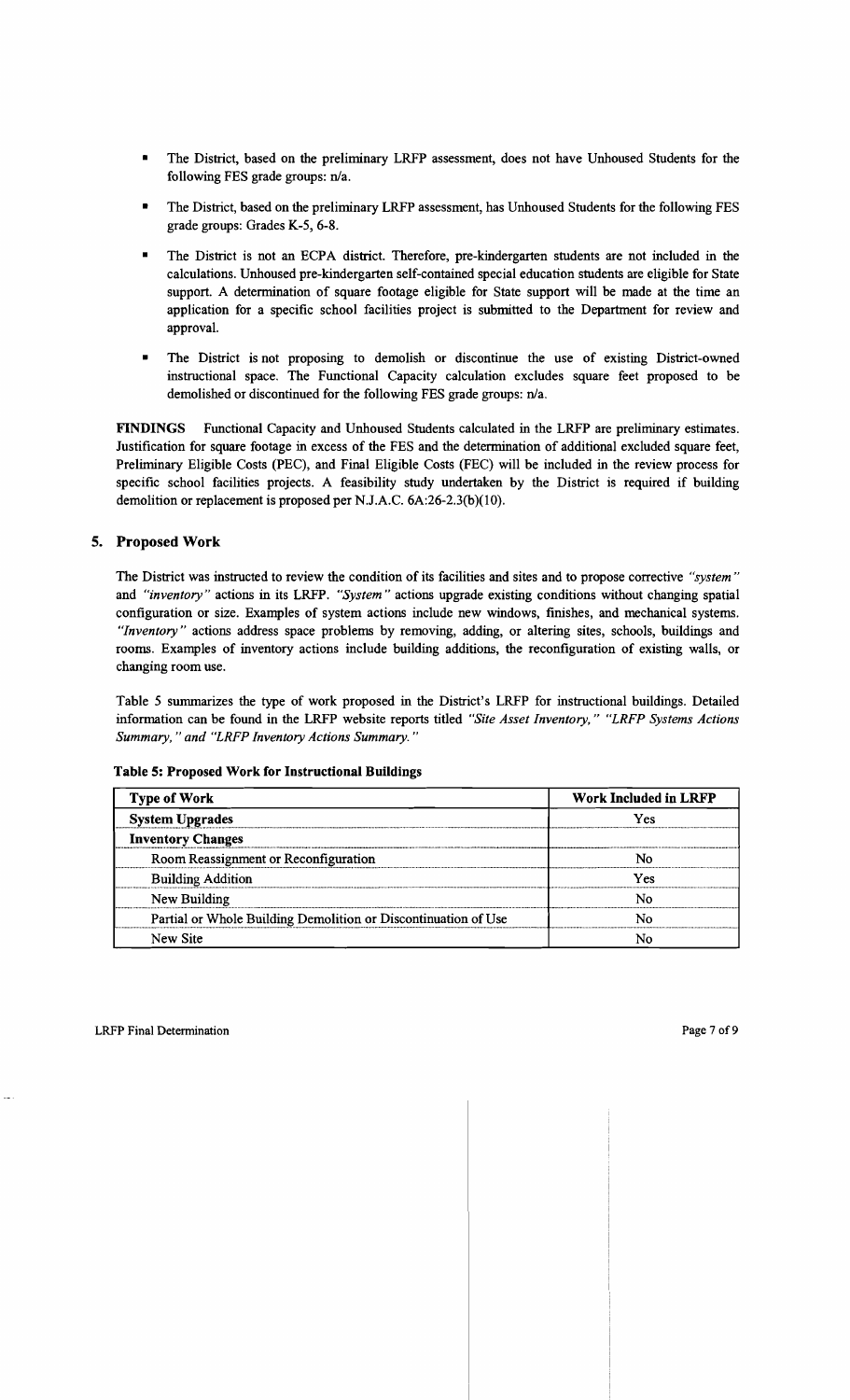Major conclusions are as follows:

- The District has proposed system upgrades in one or more instructional buildings.
- The District has proposed inventory changes, including new construction, in one or more instructional buildings.
- The District has not proposed new construction in lieu of rehabilitation in one or more instructional buildings.

Please note that costs represented in the LRFP are for capital planning purposes only. Estimated costs are not intended to represent preliminary eligible costs or final eligible costs of approved school facilities projects.

The Act (N.J.S.A. 18A:7G-7b) provides that all school facilities shall be deemed suitable for rehabilitation unless a pre-construction evaluation undertaken by the District demonstrates to the satisfaction of the Commissioner that the structure might pose a risk to the safety of the occupants even after rehabilitation or that rehabilitation is not cost-effective. Pursuant to NJ.A.C. 6A:26-2.3(b)(IO), the Commissioner may identify school facilities for which new construction is proposed in lieu of rehabilitation for which it appears from the information presented that new construction is justified, provided, however, that for such school facilities so identified, the District must submit a feasibility study as part of the application for the specific school facilities project. The cost of each proposed building replacement is compared to the cost of additions or rehabilitation required to eliminate health and safety deficiencies and to achieve the District's programmatic model.

Facilities used for non-instructional or non-educational purposes are ineligible for State support under the Act. However, projects for such facilities shall be reviewed by the Department to determine whether they are consistent with the District's LRFP and whether the facility, if it is to house students (full or part time) conforms to educational adequacy requirements. These projects shall conform to all applicable statutes and regulations.

**FINDINGS** The Department has determined that the proposed work is adequate for review of the District's LRFP. However, Department approval of proposed work in the LRFP does not imply that the District may proceed with a school facilities project. The District must submit individual project applications with cost estimates for Department project approval. Both school facilities project approval and other capital project review require consistency with the District's approved LRFP.

# **6. Functional Capacity and Unhoused Students After Completion** of Proposed **Work**

The *Functional Capacity* of the District's schools *after* completion of the scope of work proposed in the LRFP was calculated to highlight any remaining Unhoused Students.

Table 6 provides a preliminary assessment of Unhoused Students and Estimated Remaining Maximum Area after completion of new construction proposed in the LRFP, if applicable. Detailed information concerning the calculation can be found in the website report titled *"Functional Capacity and Unhoused Students."*